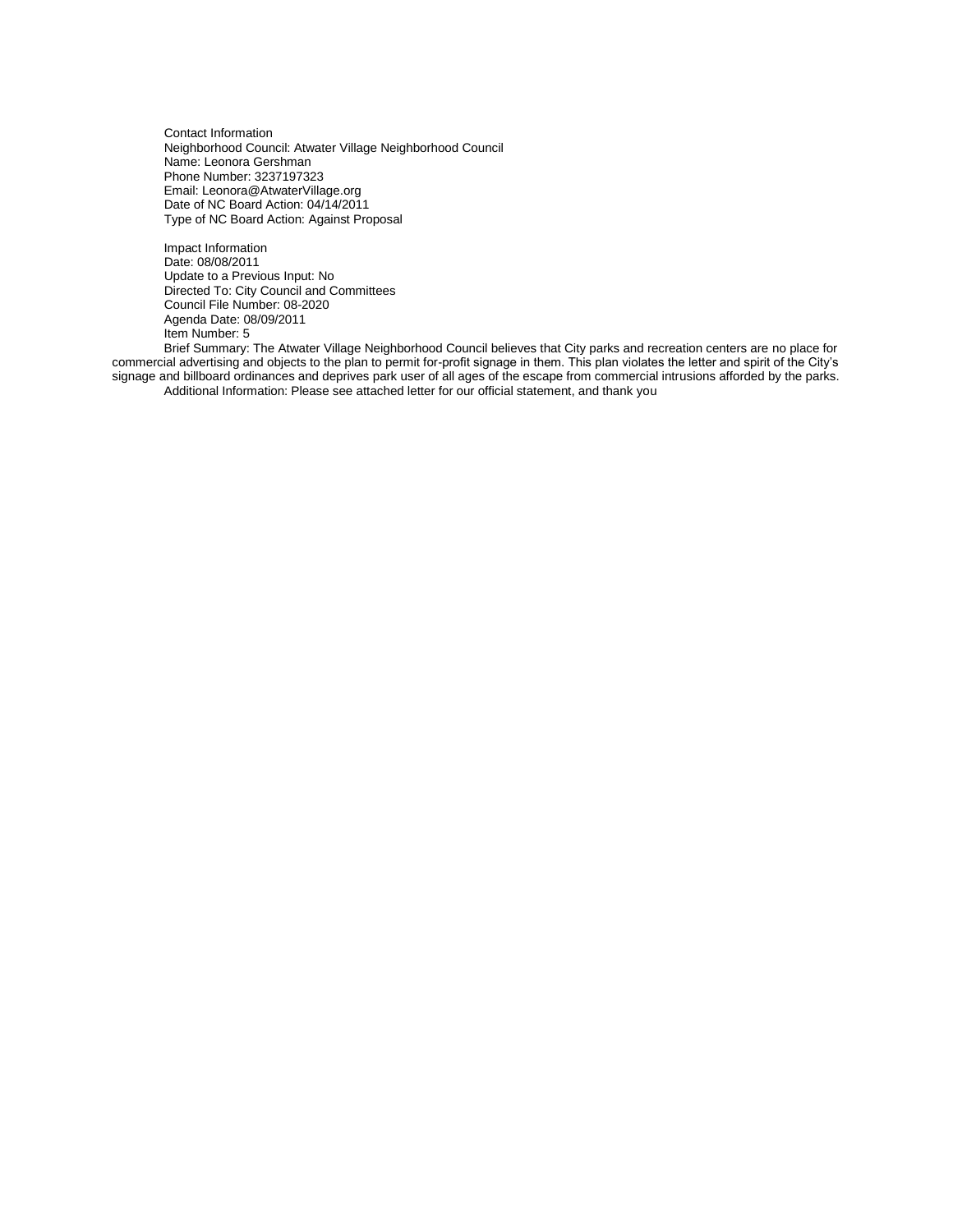# **Atwater Village Neighborhood Council Meeting Board of Governors Thursday, April 14, 2011 Minutes**

- **1. Call to order, Pledge of Allegiance, Roll Call 7:06 p.m.** Leonora Gershman-Pitts, South Atwater, Co-Chair, Present Robert 'Fixer' Smith, Central Atwater, Co-Chair, Present Bruce Fleenor, Interim Treasurer, Church and Religious Organizations, Present Cindy Marie Jenkins, Secretary, Outreach Chair, Present Lara Pranger, Schools, Present Rueben Martinez, South Atwater, Present Nick Warnes, Church and Religious Organizations, Present Alex Ventura, North Atwater, Land Use, Present Amy Honey, Recreation and Parks, (Absent) Patricia Kane, Central Atwater, (Absent) Mario Cárdenas, Rep., Present Ginger Damon, Community, Non-Profit, Present Tim Van Metter, Special Interest, Present Present Gerry Hoffman, Business Rep., (Absent)
- **2. Government Representative(s) Report(s) Senate, Assembly, City Council, DONE, LAPD Updates Francisco Covarrubias**: Assemblymen Mike Gatto, 43<sup>rd</sup> Assembly District, The budget was partially closed with cuts. [Mike Gatto] would like you to contact his office to support whichever resources and services that you care about.

12<sup>th</sup> Annual Women in Business Legislative Update and Awards Luncheon on July 15, 2011 at Castaways. I'd encourage someone from AVNC to nominate a couple of women from the area. The application is due on May  $2^{nd}$ 

**Angela Motta**: Some work is being done on the Fletcher Bridge; more repairs and upgrading ramps, sidewalks, curbs now. L.A.N.D. (L.A. Neighborhood Dreams) summit is the Councilmember's [Garcetti] initiative to be a partner with the community so the next couple of years we can get some stuff done that you want. Many of the NC members were there and community members. The steering committee will be announced next week. Some things that were important to attendees: connections and connectivity, bridges, pedestrians walks, trying to attract neighborhood businesses and supporting local small businesses, improving transportation, sidewalks, better signage, traffic.

**3. Housekeeping/Announcements/Code of Civility (L. Gershman-Pitts)**

Leonora Gershman-Pitts, Co-Chair: Mayor's Day of Service on April 30<sup>th</sup>. Code of Civility: we're all nice people, let's keep it that way.

Barbara Lass: Pancake Breakfast at Wells Fargo parking lot for Lion's Club on May 7<sup>th</sup>.

**Leonora Gershman-Pitts, Co-Chair**: **Approval of Minutes: Feb. 10, 2011 and Mar. 14, 2011 Leonora Gershman-Pitts moves to approve Feb. 2011 Minutes; Lara Pranger seconds.**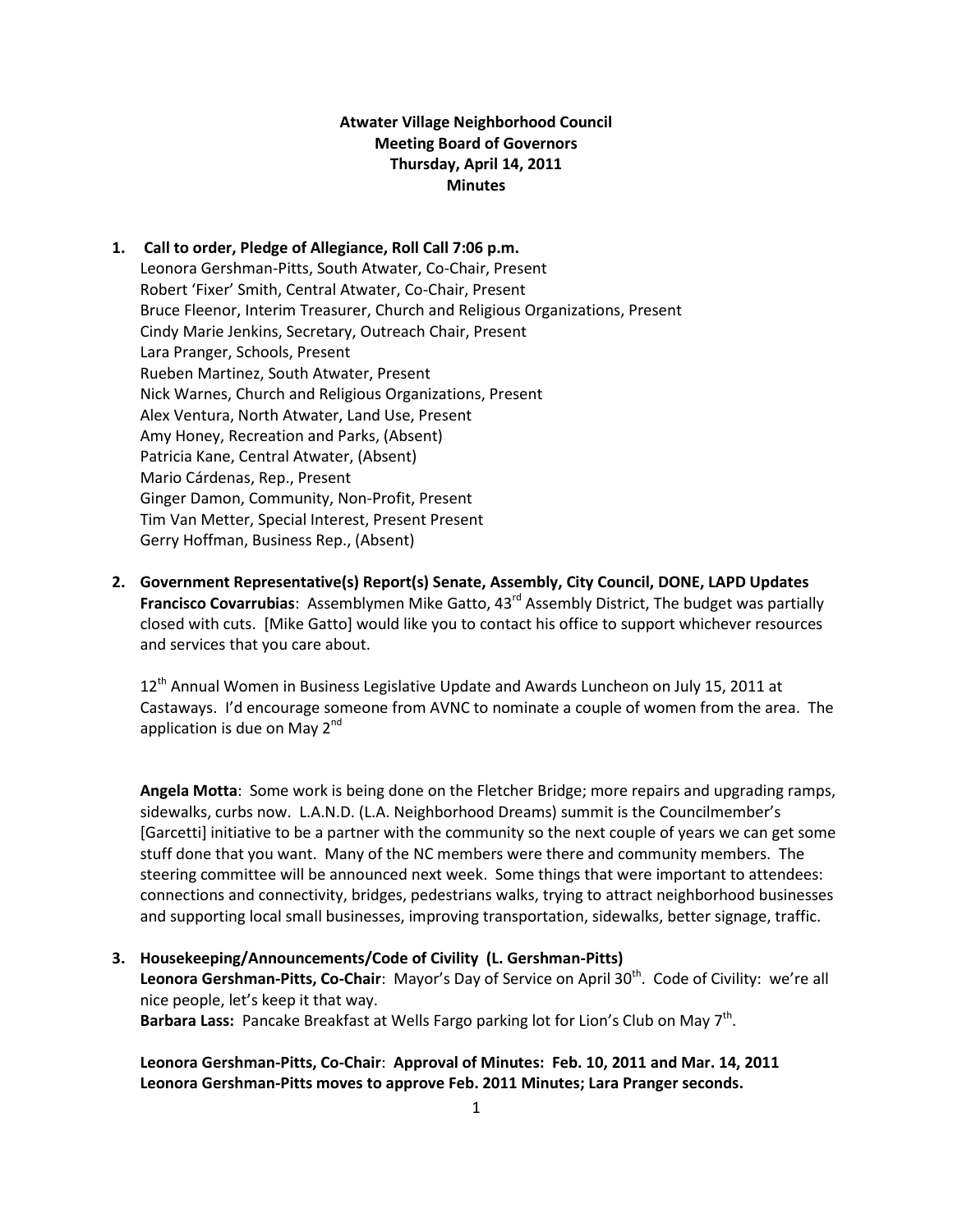#### **Vote (11-0-0) Motion passed.**

**Leonora Gershman-Pitts moves to approve Mar. 2011 Minutes; Lara Pranger seconds.** Revision: C.E.R.T. instead of circ training **Vote (9-0-2) Motion passed**

#### **4. AVNC Officers' Reports/Committee Updates:**

**Bruce Fleenor**, Interim Treasurer: Budget/Finance: Spending Report shows previously approved expenditures.

**Bruce Fleenor moves that we accept these expenditures; Lara Pranger seconds. Vote: (11-0-0) Motion passed**

**Bruce Fleenor:** On the back is the Financial Snapshot. I had to turn in a mid-year audit up to Jan.  $31<sup>st</sup>$ . They want to sweep back money from the NC. What's left is the After Commitments column, how much money uncommitted at this moment (fiscal year ends June  $30<sup>th</sup>$ ) = \$13,594.73. I'd like to thank Amy [Honey] for doing another audit. We only have a 30-day window on audits now. We have to be done by April 30<sup>th</sup>.

**Cindy Marie Jenkins, Outreach/ Secretary:** Thanks everyone for covering last month. I am looking for some help, a co-secretary or someone to take over. I am busy with outreach, and my workload. Mario [Cárdenas ], who has been helping greatly, took over website updates while I was away. Reminder we had an outreach meeting 1  $\frac{1}{2}$  weeks ago. Send events coming up to [outreach@atwatervillage.org,](mailto:outreach@atwatervillage.org) so we can post them on the website.

**Rueben Martinez:** It's for the troops; it's called The Red Day, across from Trader Joe's at Hyperion to donate, a non-profit organization.

**Cindy Marie Jenkins:** We got more bumper stickers [I 'heart' Atwater]; the next outreach meeting is on May 9<sup>th</sup>.

**Robert 'Fixer' Smith, Co-Chair:** The C.E.R.T. classes have been going on; I've missed the last two due to work. We're wrapping up the Atwater Village C.E.R.T. training, but there is one in Highland Park at Herman by the Dog Park; we'll post it on website. They're working on a Spanish translation.

**Alex Ventrua:** I received confirmation from Marta Segura that the Community Redevelopment Agency (CRA) survey of whole of Northeast is no longer; Atwater Village is not in a survey zone, so there will be no CRA zone.

## **6. Public Comments**:

**Steven Box**: On Saturday, Budget L.A. is having a meeting at the 1st Presbyterian Church on Gower at 10 a.m. It's for anyone. The mayor releases his budget on April 27<sup>th</sup>. You can go to budgetla.org.

**Willard Fried:** I am a resident and homeowner of Atwater for many years. I received a letter from the City in regards to a development on Casitas Ave. I understand that the AVNC voted in support of that. Why?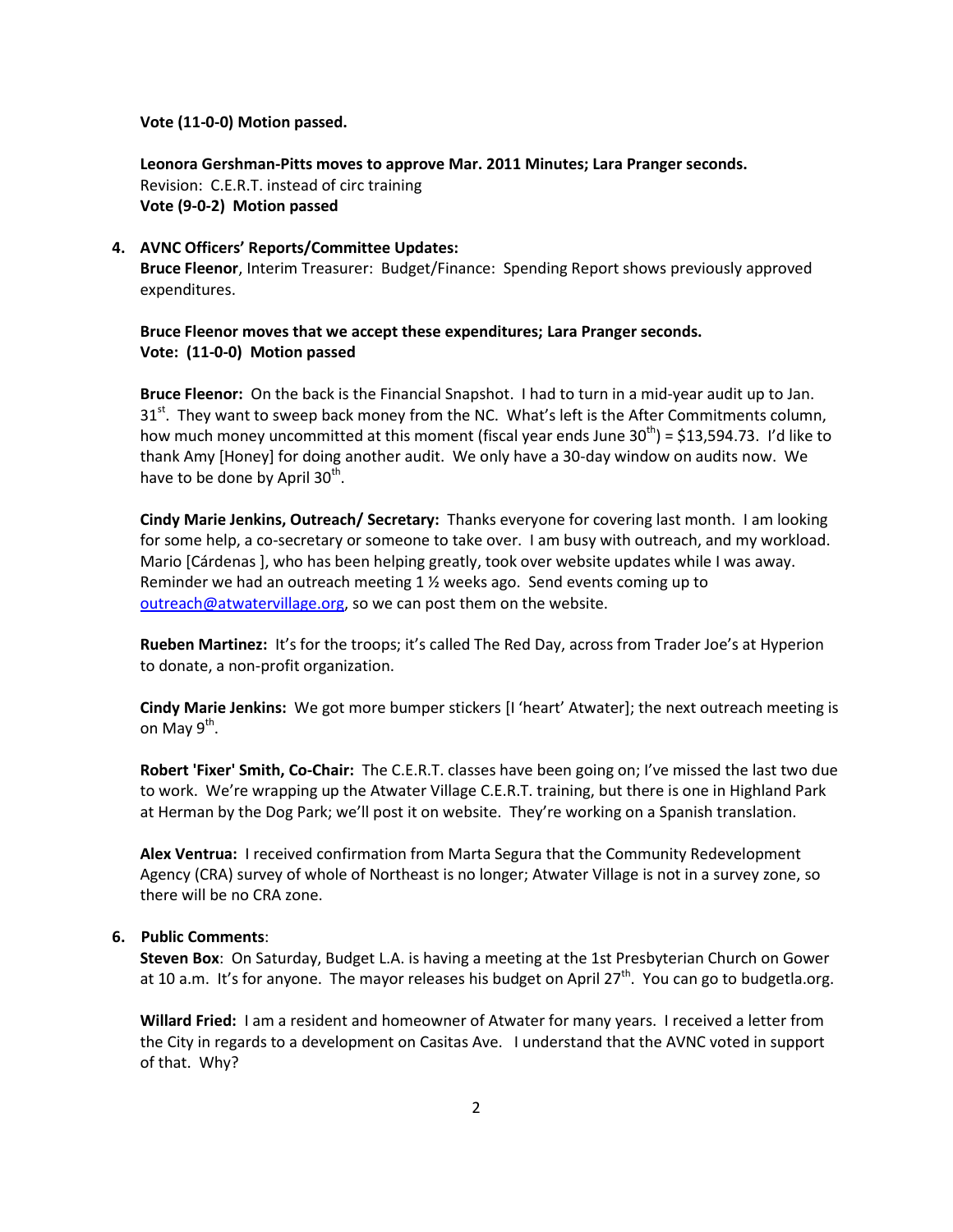**Leonora Gershman-Pitts, Co-Chair**: Because we think it's a great development.

**Eva Bromberg**: The request before City Planning is to allow that 24 hour restaurant to serve the public. We're requesting to serve beer and wine until 2 a.m.

**Willard Fried:** There is also a parking problem.

**Eva Bromberg**: We currently have 200 spots on the lot. I also sent a note to neighbors for a Cuban style barbecue on Sunday at 3 p.m. at 3245 Casitas Ave. for people within a 500 foot radius to answer questions and concerns.

**Robert 'Fixer' Smith, Co-Chair**: That's why the Planning Commission has the public hearing. their vote decides. It's not a done deal.

#### **7. New Business:**

# **a. Presentation and Action: Approval of up to \$5,000 in funding for the Independent Shakespeare Company (B. Fleenor)**

#### **Bruce Fleenor moves; Leonora Gershman-Pitts seconds.**

**Mary Alton**, Independent Shakespeare Company: We are now residents of Atwater Village. Thanks to AVNC, last year we were able to buy 12 steel deck platforms that will last until the end of time. This season we would like to double the size of that platform, as we are still using some of the wooden platforms and patching them up.

**Lara Pranger**: Last year we had an Atwater Village Night; we had table with outreach for AV.

**Bruce Fleenor**: \$1,000 from staffing; \$1,500 from newsletter printing; \$1,500 from newsletter distribution, and \$1,000 from Other Outreach Events.

#### **Vote: (11-0-0) Motion passed.**

**Mary Alton:** Schedule: Merry Wives of Windsor (June 30 – July 31); Hamlet (July 14 – Aug. 28); Love's Labor Lost (Aug.  $4 - 27$ ).

## **b. Presentation and Action: Friends of Griffith Park presentation regarding advertising in public parks, official stance of AVNC (L. Pitts)**

**Bernadette Soter, VP of Friends of Griffith Park**: We're a grass-roots non-profit; we launched in January. In Feb., I got an alarming email to watch KCET, Socal Connected: there were plans to 'fourwall' (exclusive advertising for one company/product everywhere), sell advertising in parks on benches, pathways.

The City Attorney, Carmen Trutanich, and his representative to the Parks Commission say this is illegal. It violates the sign ordinance and the billboard ordinance. The president of the Parks Commission is the president of the L.A. Parks Foundation. They are working on a way around the ordinance by classifying it as 'government speech'.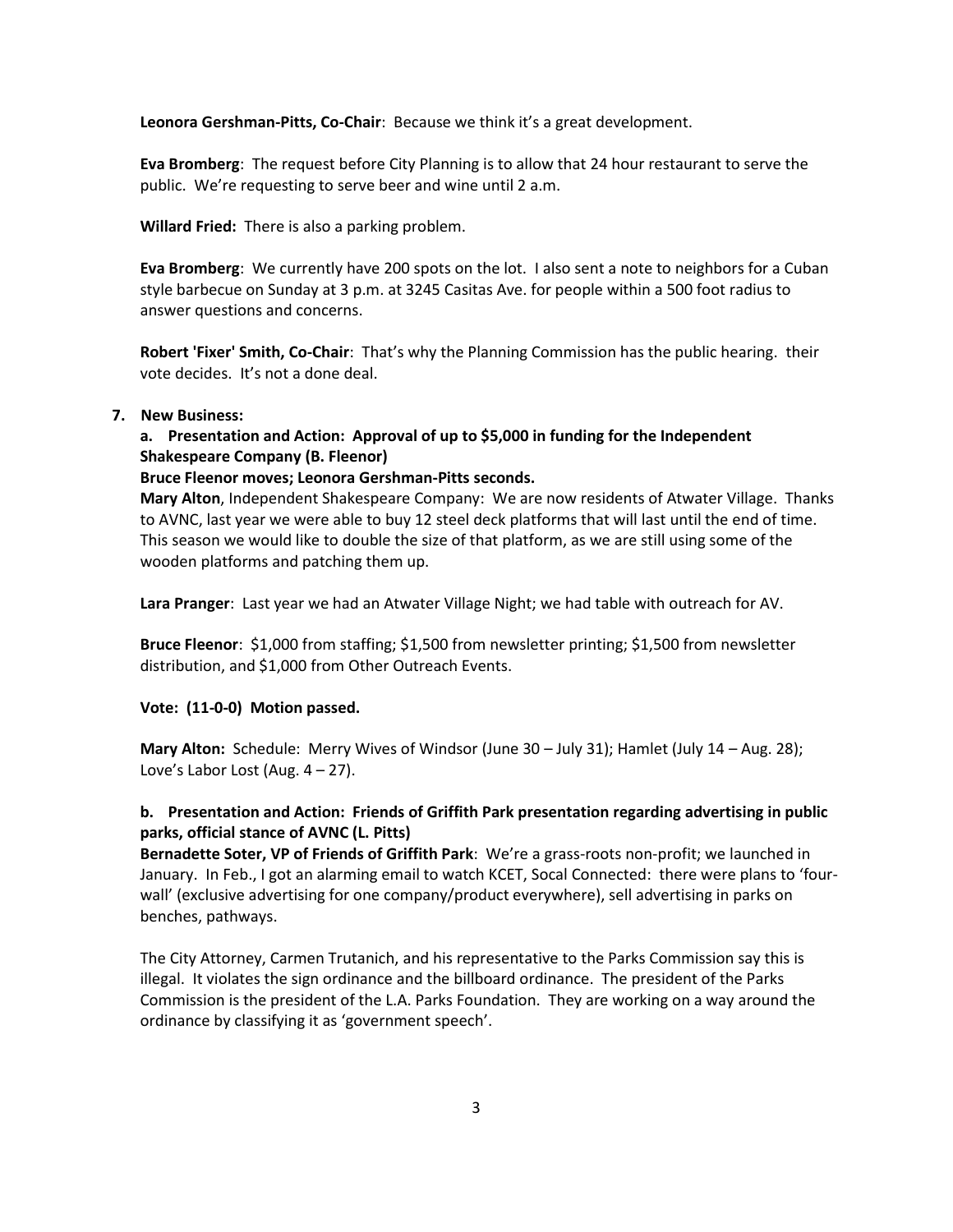**Leonora Gershman-Pitts moves that AVNC take the official stance that we object to the L.A. Park Foundation's plan to permit for-profit signage and that we accept and process this letter. Rueben Martinez seconds.**

**Steven Box**: The J.Griffith land deed specifies that it would be 'forever free', 'a place of refuge, where people can escape the noise and blight of the city'. It has been declared a historic cultural monument.

## **Vote: (10-1-0) Motion passed.**

# **c. Presentation and Action: Approval of grant application to CD 13 to landscape Glendale Blvd. median**

## **Leonora Gershman-Pitts moves; Nick Warnes seconds.**

**Leonora Gershman-Pitts, Co-Chair:** Last week I got a grant application from Eric Garcetti's office for landscaping the Glendale Blvd. median with native plants. Eric [Garcetti] is doing grants called 'Clean and connected communities'. The grant is \$2,500 from Eric Garcetti's office of matching funds; husband and I are donating \$1,000 towards it. Cathy Oberg, landscape architect 'Fairy Yardmother', donated her skills for Sunnynook's entrance to the park (\$1,000). Northland Village church, Nick's [Warnes] church, and New Hope chapel have pledge all of the labor (\$1000). I want us to approve that we want this grant application to go through as is.

## **Vote retroactively approving (8-0-3) Motion passed.**

# **d) Presentation and Action: Approve of up to \$800 in advertising for the AVNC and 4 local theater on Bitter Lemon website.**

## **Cindy Marie Jenkins moves; Lara Pranger seconds.**

**Enci:** Bitter Lemons is a two-person endeavor. 100% supports theaters without charging for memberships for posting jobs or casting notices. It promotes theaters. No funding for us, since we're not asking for theaters to pay, we're asking for outside funding. For \$800 you get your own web page to post all your theaters for a year, yearly advertising fee. All theaters listed and each has own page and will link to NCs.

## **Vote: (8-2-1) Motion passed.**

# **e. Presentation and Action: Formation of ad hoc committee (chaired by L. Pranger) and funding for summer movie nights.**

## **Lara Pranger moves; Cindy Marie Jenkins seconds.**

All board members approve. Nick Warnes offers to help.

**Lara Pranger:** I want to do four nights instead of three, and add one in June (the three are in July, Aug. Sept.). Our movie provider has agreed to provide the films, I would not want to decide the dates without checking with her.

## **Vote (11-0-0) Motion passed.**

## **8. Board Member Comments:**

None